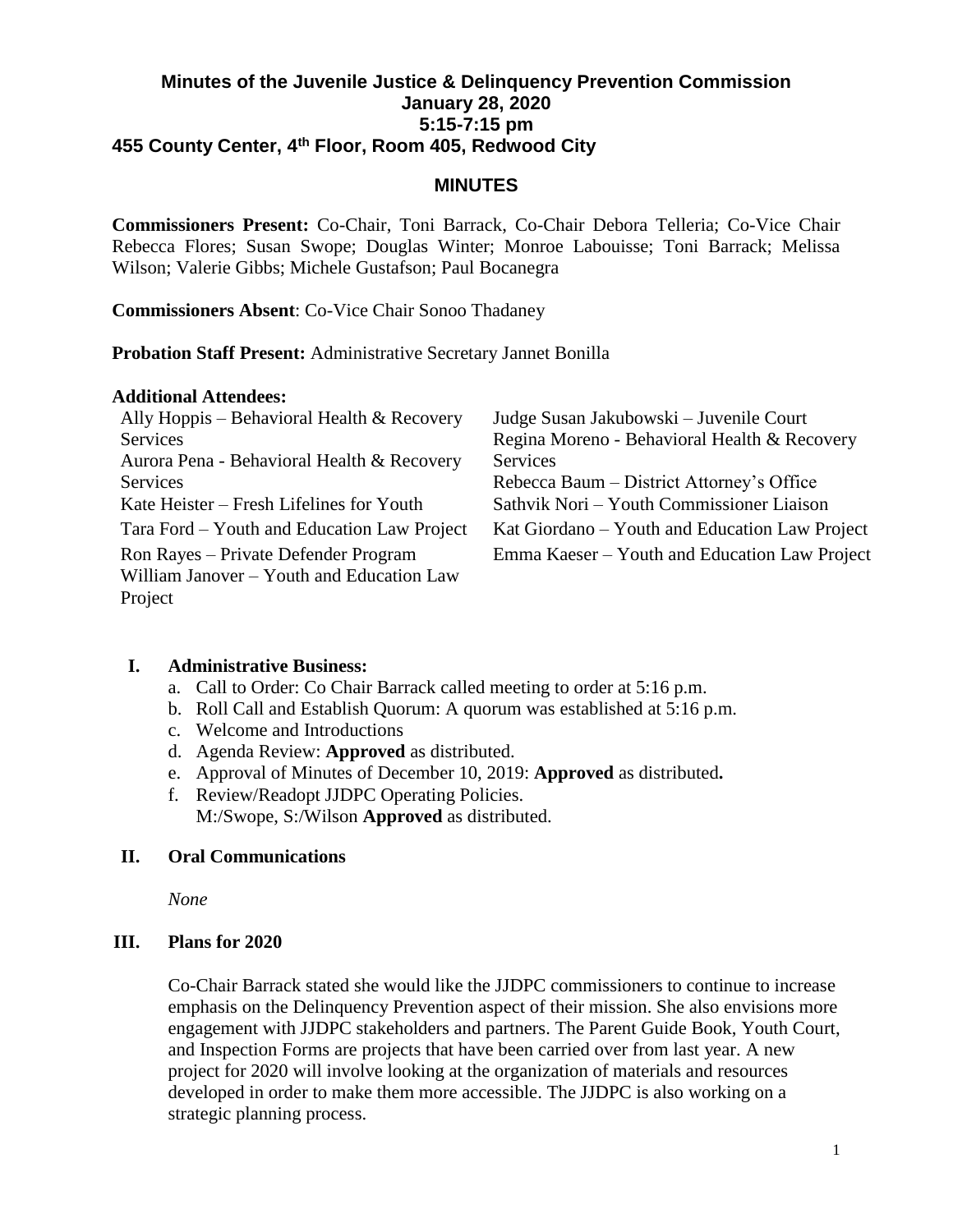#### **IV. Trend Impacting Youth over last 12 Months**

- a. Private Defender, Ron Rayes stated the closure of Camp Glenwood with no alternative has had a negative impact within the last 12 months; he would like to see allocation of the Phoenix Program resources in order to help youth. Another trend he has noticed is that the courts have a better understanding of youth needs and are trying to find the best alternatives to incarceration. The Private Defenders Program is pleased to see that immigrant youth are being connected with immigration attorneys. They have also noticed EMP is being used more often and FLY has been a positive program to youth.
- b. Rebecca Baum with the District Attorney's Office has noticed an increase in auto burglaries, robberies, youth in possession of guns, drug use, sexting, and gangs. Drug use has been a major issue; as a minor selling or using marijuana only receives an infraction.
- c. The County Office of Education was not able to make the meeting but sent over their thoughts on trends over the last 12 months. They have noticed an increase of substance use like vaping and an increase in students in need of mental health services.
- d. Aurora Pena with Behavioral Health and Recovery Services (BHRS) said they have noticed an increase in youth with significant trauma and higher needs like housing, food, and mental health. She stated the Youth Services Center currently has 3 youth showing psychotic symptoms as opposed to when they used to see about 1 a year. Other trends BHRS has noticed are youth smoking wax (highly concentrated marijuana), youth taking Xanax, an increase in Central American Youth, and youth that speak an indigenous language other than Spanish. BHRS is pleased to see more youth being released but it can have a negative effect as it is more difficult to connect those families to services and resources. A major issue that BHRS notices is the need for local residential treatment programs for youth.
- e. Judge Jakubowski also reported trends very similar to Education and BHRS like youth with significant substance abuse issues who need residential treatment. She stated the need for residential treatment goes far beyond the Bay Area as these programs are difficult to get licensed, but she would like to see these services being offered in other capacities.
- f. The Probation Department sent over their thoughts on trends including youth with mental health needs and substance abuse issues as well as youth tied to gang activity. Many come from lower socio-economic levels and have dysfunctional families. Probation has noticed an increase in youth committing crimes like robberies, sexual related offenses, battery and assault with deadly weapons.

## **V. Strategic Planning Project**

Commissioner Labouisse is looking to have one more commissioner join the strategic planning subcommittee. He stated February will be a lot about gathering information and that information will then be turned into goals. Commissioner Labouisse envisions possibly revamping the commission mission statement and creating specific projects that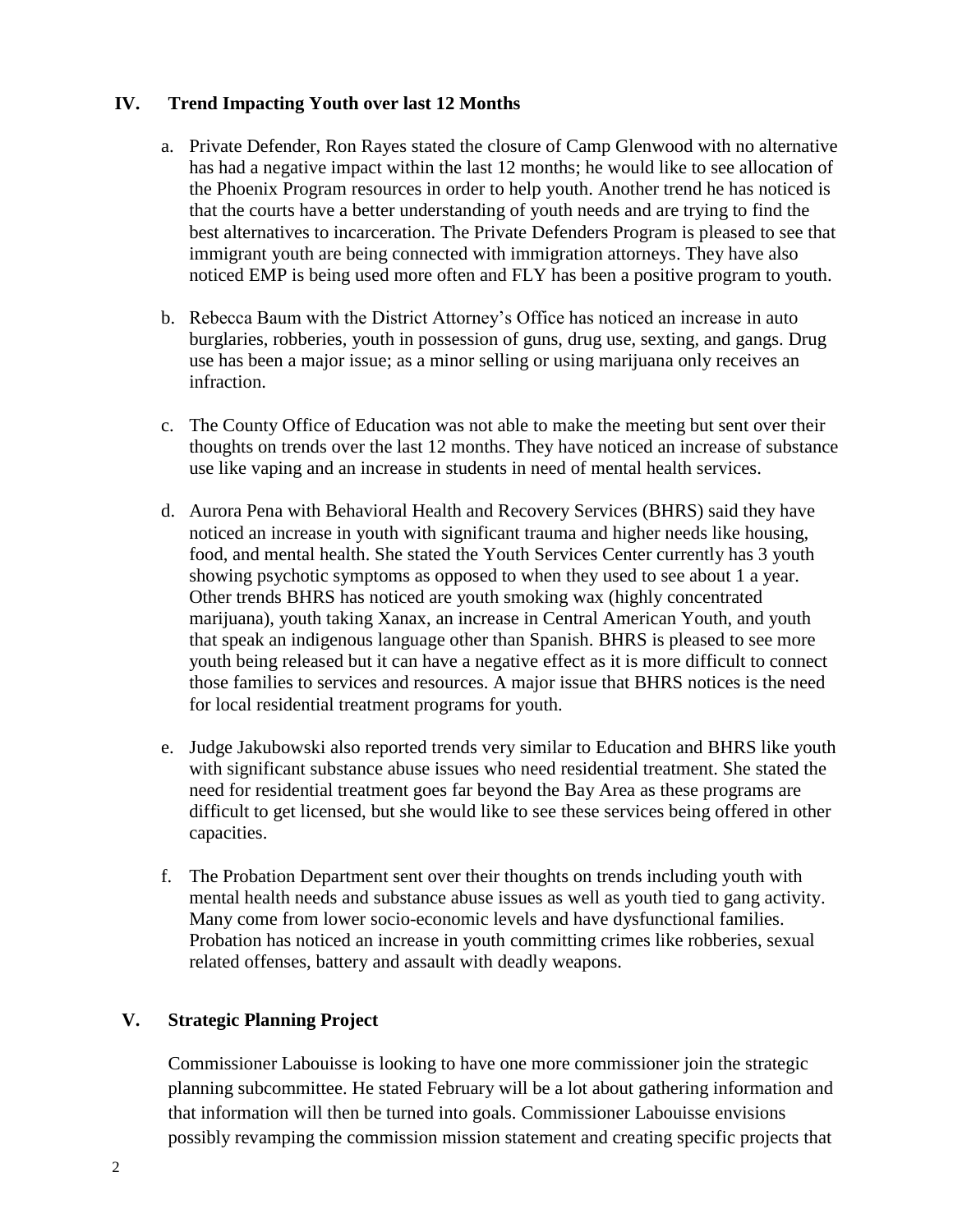are resourced, have specific timelines, and end goals. Commissioners interested were informed to reach out to Co-Chair Barrack and Co-Chair Telleria. Commissioner Swope suggested the subcommittee should add the school boards to those interviewed as they may be able to provide information on truancy issues occurring. She also suggested adding the Youth Commission and the LGBTQ commission for interviewing.

## **VI. Project Report Outs**

- a. Commissioner Winter reported that Probation is reviewing information from Youth Court. He plans on taking a group of people to the Marin County's Youth Court and will reach out to the commission to attend. The plan is to start a small program in South San Francisco.
- b. Commissioner Wilson provided an update on the Parent Guide Book; she stated they are working on the graphics, proofing it, and translating it. Commissioner Swope plans on contacting Bill Silverfarb about funding the design and printing of the handbook.
- c. Co-Chair Telleria reported she has old inspection forms and will be comparing the one from one year ago with the one from two years ago as preparation for updating forms for 2020
- d. Commissioner Gustafson will be working on the 2019 Annual Report and Commissioner Labouisse has agreed to edit it.
- e. Co-Chair Telleria informed the group she is updating a JJDPC Google drive with helpful documents; she will organize it and give the commissioners access.

# **VII. Youth Commission Update**

Sathvik reported the Youth Commission had a presentation from the San Mateo Community Collaboration for Children's Success which is a program run by the County where they analyze 4 zip codes that have a disproportional amount of youth on Probation or needing Behavioral Health Services. They came up with a trauma based informative approach to help these communities. The program did not have funding to go forward with helping and the Youth Commission would like to assist in bringing this program back.

## **VIII. Announcements**

- a. Commissioner Wilson and Commissioner Swope will attend the Supervisor Groom Census Training for Commissioners on January 30<sup>th</sup>.
- b. Commissioner Bocanegra did a presentation at the San Mateo County Library for the ACLU regarding "Locking Up Our Neighbors". He was pleased with the outcome and was able to speak to a lot of youth supporters about institutionalized youth.